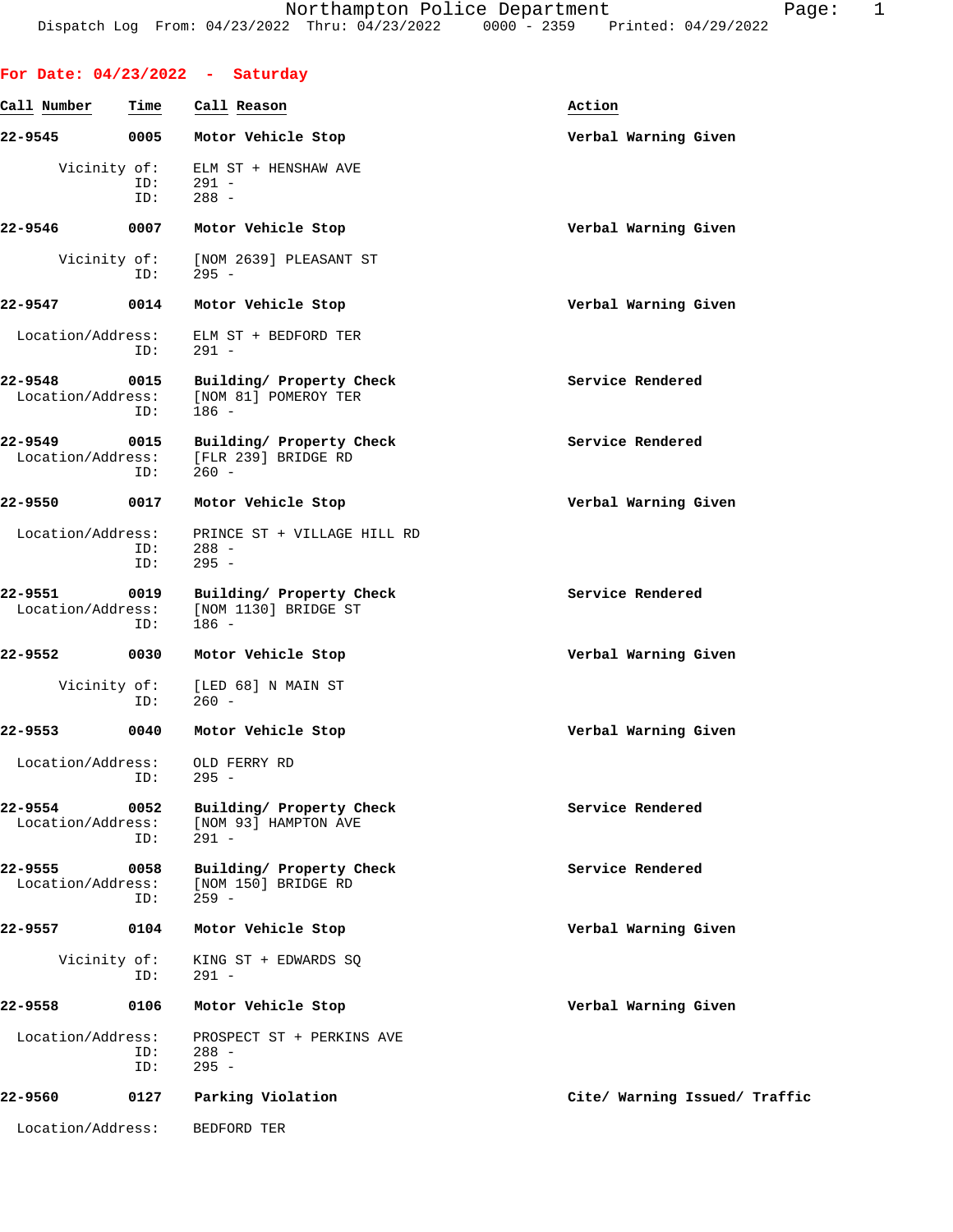|                              | ID:                                                                                                                                   | $291 -$                                                                                                                                                                                                                                                                               |                               |
|------------------------------|---------------------------------------------------------------------------------------------------------------------------------------|---------------------------------------------------------------------------------------------------------------------------------------------------------------------------------------------------------------------------------------------------------------------------------------|-------------------------------|
| 22-9562                      | 0149                                                                                                                                  | Traffic Accident                                                                                                                                                                                                                                                                      | Arrest Male 18yrs & Over      |
| Location/Address:            | ID:                                                                                                                                   | PROSPECT ST<br>$259 -$                                                                                                                                                                                                                                                                |                               |
|                              | Fire Unit:<br>$ENS$ Unit:                                                                                                             | El-Pumper-Engine 1<br>A01-Fire Ambulance                                                                                                                                                                                                                                              |                               |
|                              | ID:<br>ID:                                                                                                                            | $290 -$<br>$295 -$                                                                                                                                                                                                                                                                    |                               |
|                              | ID:<br>EMS Unit:                                                                                                                      | $260 -$<br>A04-Fire Ambulance                                                                                                                                                                                                                                                         |                               |
|                              | Refer To Accident:<br>Refer To Arrest:                                                                                                | $22 - 137 - AC$<br>$22 - 156 - AR$                                                                                                                                                                                                                                                    |                               |
| 22-9564<br>Location/Address: | 0201<br>ID:                                                                                                                           | Alarm/ Burglar/ Holdup Panic<br>[NOM 2805] N KING ST<br>$290 -$                                                                                                                                                                                                                       | False Alarm                   |
|                              | ID:<br>ID:                                                                                                                            | $288 -$<br>$291 -$                                                                                                                                                                                                                                                                    |                               |
| 22-9566                      | 0210                                                                                                                                  | Trespassing/ Unwanted Guest                                                                                                                                                                                                                                                           | Verbal Warning Given          |
| Location/Address:            | ID:<br>ID:                                                                                                                            | [NOM 18] MAIN ST<br>$260 -$<br>$259 -$                                                                                                                                                                                                                                                |                               |
| 22-9567                      | 0302                                                                                                                                  | <b>STRUCTURE FIRE</b>                                                                                                                                                                                                                                                                 | Investigated by N F D         |
| Location/Address:            | Fire Unit:<br>Fire Unit:<br>Fire Unit:<br>ID:<br>Fire Unit:<br>EMS Unit:<br>EMS Unit:<br>Fire Unit:<br>Fire Unit:<br>EMS Unit:<br>ID: | BARRETT ST<br>ALLFLUN-Pumper-All Florence Units<br>ALLHQUN-Pumper-All Headquarters Units<br>ALLFLUN-Pumper-All Florence Units<br>$291 -$<br>C4-Command-Car 4<br>A01-Fire Ambulance<br>A04-Fire Ambulance<br>El-Pumper-Engine 1<br>E3-Pumper-Engine 3<br>A03-Fire Ambulance<br>$259 -$ |                               |
| 22-9571<br>Location/Address: | 0505<br>ID:<br>ID:                                                                                                                    | Trespassing/ Unwanted Guest<br>[FLR] SPRING ST<br>$259 -$<br>$290 -$                                                                                                                                                                                                                  | Service Rendered              |
| 22-9577                      | 0850<br>ID:                                                                                                                           | <b>ASSIST OTHER AGENCY</b><br>Location/Address: [NOM 188] CENTER ST<br>$293 -$<br>$261 -$                                                                                                                                                                                             | Service Rendered              |
| 22-9579 0930                 | ID:                                                                                                                                   | Damage/ Vandalism<br>Location/Address: [NOM 1723] MERRICK LN<br>297 -                                                                                                                                                                                                                 | Report Done                   |
|                              | Refer To Incident:                                                                                                                    | $22 - 768 - OF$                                                                                                                                                                                                                                                                       |                               |
|                              | ID:<br>Refer To Incident:                                                                                                             | 22-9580 0940 Damage/Vandalism<br>Location/Address: [LED] RESERVOIR RD<br>$189 -$<br>$22 - 769 - OF$                                                                                                                                                                                   | Report Done                   |
| 22-9581<br>Location/Address: | 1012                                                                                                                                  | Alarm/ Burglar/ Holdup Panic<br>CRESCENT ST                                                                                                                                                                                                                                           | False Alarm                   |
|                              | ID:<br>ID:                                                                                                                            | 197 -<br>$293 -$                                                                                                                                                                                                                                                                      |                               |
|                              | ID:                                                                                                                                   | $261 -$<br>$297 -$                                                                                                                                                                                                                                                                    |                               |
| 22-9582                      |                                                                                                                                       | 1013 Traffic Enforcement/ Radar                                                                                                                                                                                                                                                       | Cite/ Warning Issued/ Traffic |
|                              | Location:                                                                                                                             | [NOM 2444] CITY WIDE                                                                                                                                                                                                                                                                  |                               |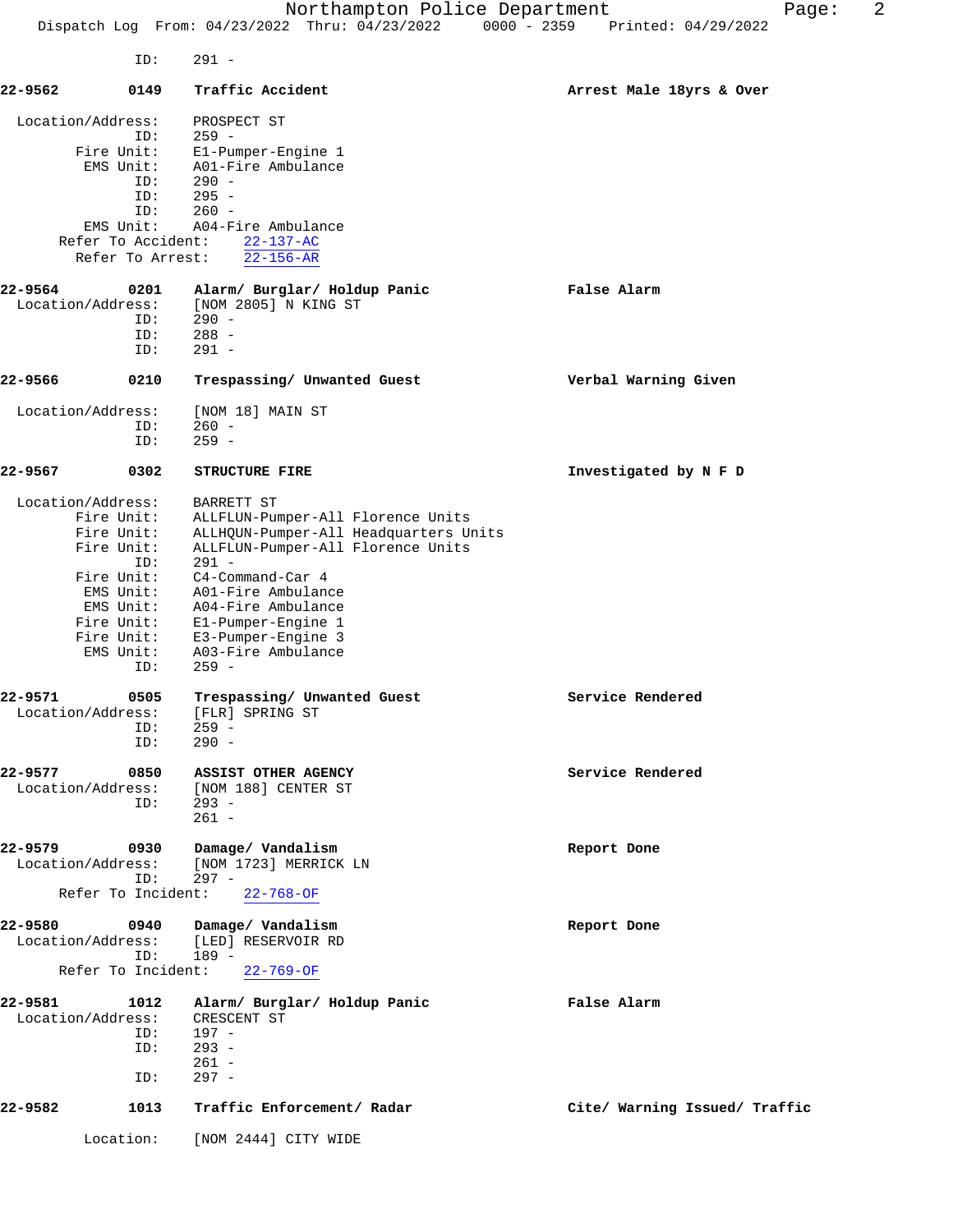|                              |             | Northampton Police Department                                                 | Dispatch Log From: 04/23/2022 Thru: 04/23/2022 0000 - 2359 Printed: 04/29/2022 | Page: | 3 |
|------------------------------|-------------|-------------------------------------------------------------------------------|--------------------------------------------------------------------------------|-------|---|
|                              | ID:         | $178 -$                                                                       |                                                                                |       |   |
|                              | ID:         | $178 -$                                                                       |                                                                                |       |   |
| 22-9583<br>Location/Address: | 1015<br>ID: | Public Service, Check Welfare<br>BRIDGE ST + PARSONS ST<br>$293 -$<br>$261 -$ | Service Rendered                                                               |       |   |
|                              | ID:         | $197 -$                                                                       |                                                                                |       |   |
| 22-9585<br>Location/Address: | 1034<br>ID: | Investigation<br>[NOM 177] N KING ST<br>$293 -$<br>$261 -$                    | Service Rendered                                                               |       |   |
| 22-9586                      | 1101        | Public Service                                                                | Area Search Negative                                                           |       |   |
| Location/Address:            | ID:         | [FLR 89] LOCUST ST<br>$262 -$                                                 |                                                                                |       |   |
| 22-9588<br>Location/Address: | 1114<br>ID: | Suspicious/Wanted<br>[NOM 66] N KING ST<br>$210 -$                            | Report Done                                                                    |       |   |
| Refer To Incident:           | ID:<br>ID:  | 189 -<br>$210 -$<br>$22 - 770 - OF$                                           |                                                                                |       |   |
|                              |             |                                                                               |                                                                                |       |   |
| 22-9590<br>Location/Address: | 1121<br>ID: | Investigation<br>[FLR] FEDERAL ST<br>$171 -$                                  | Service Rendered                                                               |       |   |
|                              | ID:<br>ID:  | $263 -$<br>$243 -$                                                            |                                                                                |       |   |
| 22-9591<br>Location/Address: | 1124        | Alarm/ Burglar/ Holdup Panic<br>[NOM 844] MAIN ST                             | False Alarm/City                                                               |       |   |
|                              | ID:<br>ID:  | $262 -$<br>$189 -$                                                            |                                                                                |       |   |
| 22-9592<br>Location/Address: | 1129        | Animal<br>NORTH ST                                                            | Service Rendered                                                               |       |   |
|                              | ID:         | $210 -$                                                                       |                                                                                |       |   |
| 22-9593                      | 1135        | Disturbance<br>Location/Address: [FLR 1223] BURTS PIT RD                      | Report Done                                                                    |       |   |
|                              | ID:<br>ID:  | $262 -$<br>$189 -$                                                            |                                                                                |       |   |
| Refer To Incident:           |             | $22 - 771 - OF$                                                               |                                                                                |       |   |
| 22-9594<br>Location/Address: | 1138        | Property, Lost/Found<br>[NOM 2322] ARMORY ST                                  | Report Done                                                                    |       |   |
|                              | ID:         | $293 -$<br>$261 -$                                                            |                                                                                |       |   |
| Refer To Incident:           |             | $22 - 750 - OF$                                                               |                                                                                |       |   |
| 22-9596                      | 1251<br>ID: | Theft/ Larceny<br>Location/Address: [NOM 2066] BRIDGE ST<br>$297 -$           | Report Done                                                                    |       |   |
|                              | ID:         | $293 -$<br>$261 -$                                                            |                                                                                |       |   |
| Refer To Incident:           |             | $22 - 772 - OF$                                                               |                                                                                |       |   |
| 22-9597<br>Location/Address: | 1319        | Alarm/ Burglar/ Holdup Panic<br>[NOM 68] PARSONS ST                           | False Alarm/City                                                               |       |   |
|                              | ID:<br>ID:  | $262 -$<br>$293 -$<br>$261 -$                                                 |                                                                                |       |   |
| 22-9599                      | 1409        | Traffic, Complaint/Hazard                                                     | Service Rendered                                                               |       |   |
| Location/Address:            | ID:         | BRIDGE ST + PARSONS ST<br>$293 -$<br>$261 -$                                  |                                                                                |       |   |
|                              | ID:         | $210 -$                                                                       |                                                                                |       |   |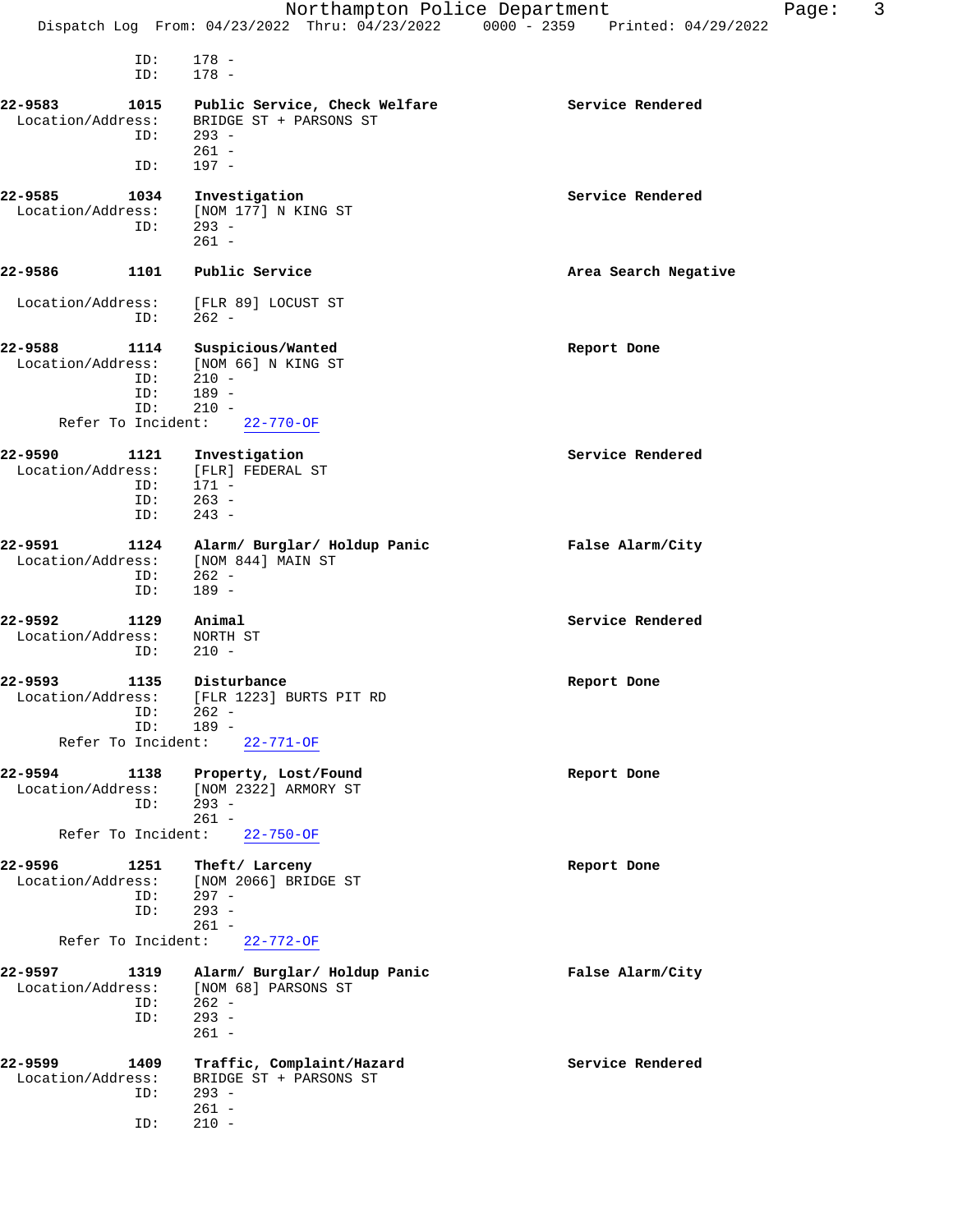|                              |             | Northampton Police Department<br>Dispatch Log From: 04/23/2022 Thru: 04/23/2022 0000 - 2359 Printed: 04/29/2022 | 4<br>Page:                    |
|------------------------------|-------------|-----------------------------------------------------------------------------------------------------------------|-------------------------------|
| 22-9600                      | 1520        | Motor Vehicle Stop                                                                                              | Cite/ Warning Issued/ Traffic |
| Location/Address:            | ID:         | [NOM 606] HAMPTON AVE<br>$298 -$<br>$242 -$                                                                     |                               |
| 22-9601<br>Location/Address: | 1553<br>ID: | Parking Violation<br>CRESCENT ST<br>199 -                                                                       | Service Rendered              |
|                              |             |                                                                                                                 |                               |
| 22-9603<br>Location/Address: | 1614<br>ID: | Damage/ Vandalism<br>[NOM 789] BRIDGE ST<br>$210 -$                                                             | Report Done                   |
| Refer To Incident:           |             | $22 - 773 - OF$                                                                                                 |                               |
| 22-9604                      | 1616        | Auto Crime, Theft of Auto                                                                                       | Arrest Male 18yrs & Over      |
| Location/Address:            |             | HARRISON AVE                                                                                                    |                               |
|                              | ID:         | $210 -$                                                                                                         |                               |
|                              | ID:         | 199 -                                                                                                           |                               |
|                              | ID:         | $245 -$                                                                                                         |                               |
|                              | ID:         | $262 -$                                                                                                         |                               |
|                              | ID:         | $261 -$                                                                                                         |                               |
|                              | ID:         | $293 -$                                                                                                         |                               |
|                              | ID:         | $261 -$                                                                                                         |                               |
|                              | ID:         | $298 -$                                                                                                         |                               |
|                              |             | $242 -$                                                                                                         |                               |
|                              | ID:         | $263 -$                                                                                                         |                               |
|                              | ID:         | $210 -$                                                                                                         |                               |
| Refer To Accident:           |             | $22 - 138 - AC$                                                                                                 |                               |
|                              |             | Refer To Arrest: 22-157-AR                                                                                      |                               |
|                              |             | Additional Activity: 04/23/2022 1627 Longley - 6424, Heather Other N/A                                          |                               |
| 22-9609                      | 1712        | Traffic Accident                                                                                                | Cite/ Warning Issued/ Traffic |
| Vicinity of:                 |             | [NOM 2856] BRIDGE ST + DAMON RD                                                                                 |                               |
|                              | ID:         | $293 -$                                                                                                         |                               |
|                              |             | $261 -$                                                                                                         |                               |
|                              | ID:         | $210 -$                                                                                                         |                               |
|                              | ID:         | $210 -$                                                                                                         |                               |
| Refer To Accident:           |             | $22 - 139 - AC$                                                                                                 |                               |
| 22-9613                      |             | 1825 Suspicious/Wanted                                                                                          | Investigated Incident         |
|                              |             |                                                                                                                 |                               |
| Location/Address:            |             | [FLR 24] RYAN RD                                                                                                |                               |
|                              | ID:<br>ID:  | $262 -$<br>$210 -$                                                                                              |                               |
|                              |             |                                                                                                                 |                               |
| 22-9614                      | 1837        | Assault*                                                                                                        |                               |
| Location/Address:            |             |                                                                                                                 | Report Done                   |
|                              |             | [NOM 27] WEST ST                                                                                                |                               |
|                              | ID:         | $293 -$<br>$261 -$                                                                                              |                               |
| EMS Unit:                    |             | A04-Fire Ambulance                                                                                              |                               |
|                              | ID:         | $298 -$                                                                                                         |                               |
|                              |             | $242 -$                                                                                                         |                               |
| Refer To Incident:           |             | $22 - 774 - OF$                                                                                                 |                               |
|                              |             |                                                                                                                 |                               |
| 22-9622                      | 2039        | Medical Emergency                                                                                               | Taken to Hospital             |
| Location/Address:            |             | HIGGINS WAY                                                                                                     |                               |
| EMS Unit:                    |             | A04-Fire Ambulance                                                                                              |                               |
|                              | ID:         | $298 -$                                                                                                         |                               |
|                              |             | $242 -$                                                                                                         |                               |
|                              | ID:         | $259 -$                                                                                                         |                               |
| 22-9624                      | 2043        | Traffic, Complaint/Hazard                                                                                       | Service Rendered              |
|                              |             |                                                                                                                 |                               |
| Location/Address:            |             | [FLR 191] BRIDGE RD                                                                                             |                               |
|                              | ID:         | $259 -$                                                                                                         |                               |
| 22-9628                      | 2239        | Disturbance                                                                                                     | Investigated Incident         |
| Location/Address:            |             |                                                                                                                 |                               |
|                              |             | [NOM 845] MAIN ST                                                                                               |                               |